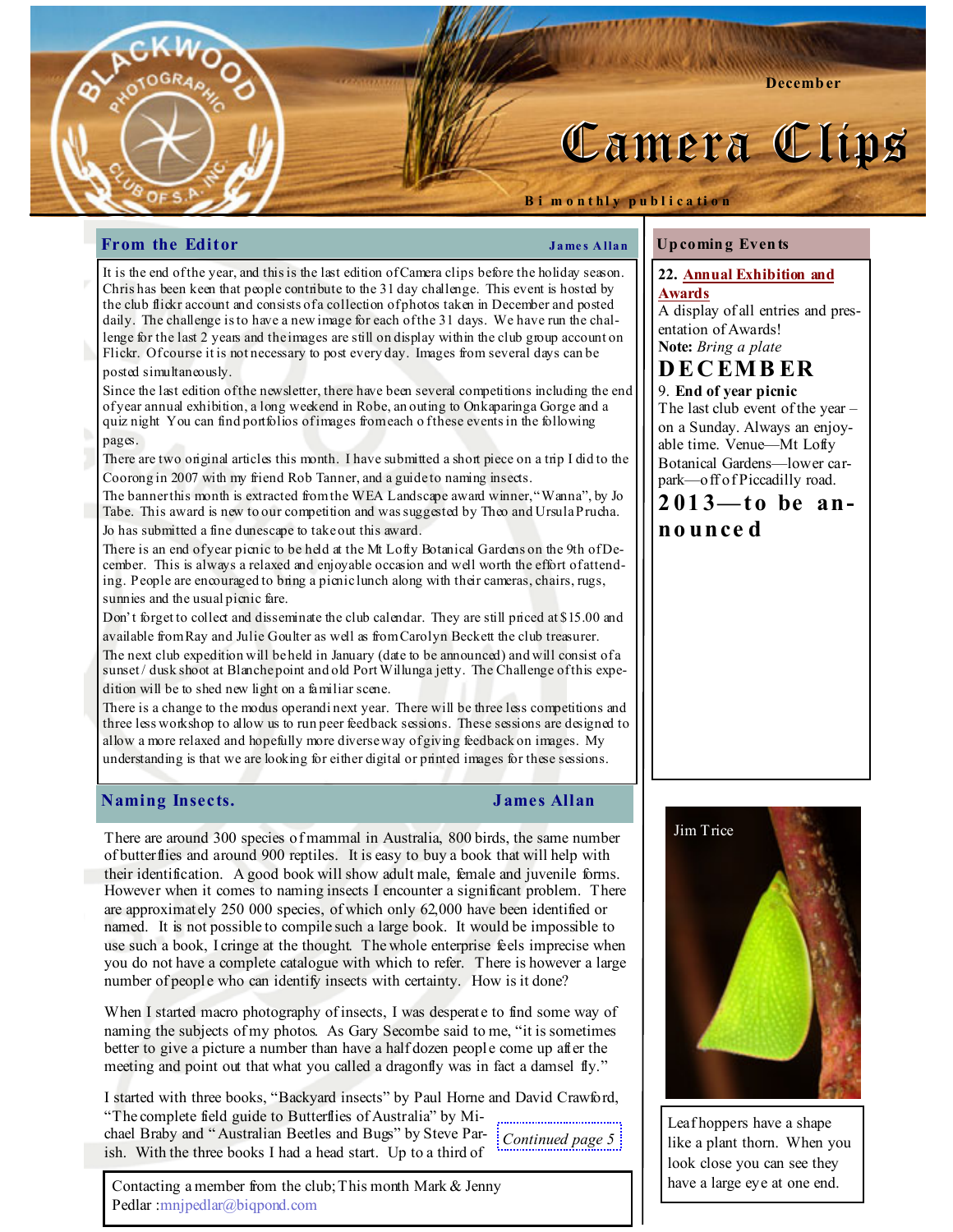## Picture Gallery—October Long Weekend—Robe













In October the club took a three day holiday to a house in Robe An excellent account of the weekend by Julie Goulter can be found on the club website. I will note that Julie and Ray also did a fantastic job of organising the weekend. What's more Julie also entertained those who attended with a plethora of logic problems. (I will warn you that it is important to consider the possibility that a murderer and the witness to the murder may indeed be conjoined twins) Following the weekend the club has been treated to a veritable feast of excellent images from those attending in both the competitions and the Flickr group. Jo Tabe actually took out first place in the annual album print award

with a picture of the Beachport Jetty. I would like to display more images in the photo gallery, but have been limited to those that I have access to.

The first day consisted of a walk around Robe followed by a trip to the boat harbour and Obelisk. Eric's image of the Obelisk is beauti fully composed, with the edge of the rocky cliff acting as a leading line that curves both out and then back into the frame . On the second day we travelled to Little Dip conservation park and Beachport.

Jo's image captures a wave as it crashes against rocks at the base of the Beachport jetty. She has used her wide lens to good effect. On the third day after packing up, we travelled home after a rendezvous at Kingston for lunch. Chris has captured the mood of the weekend with his lobster picture.

One of the most enjoyable parts of sharing a weekend away with a group of photographers is the sharing of images and swapping notes after the event. This holiday was no exception.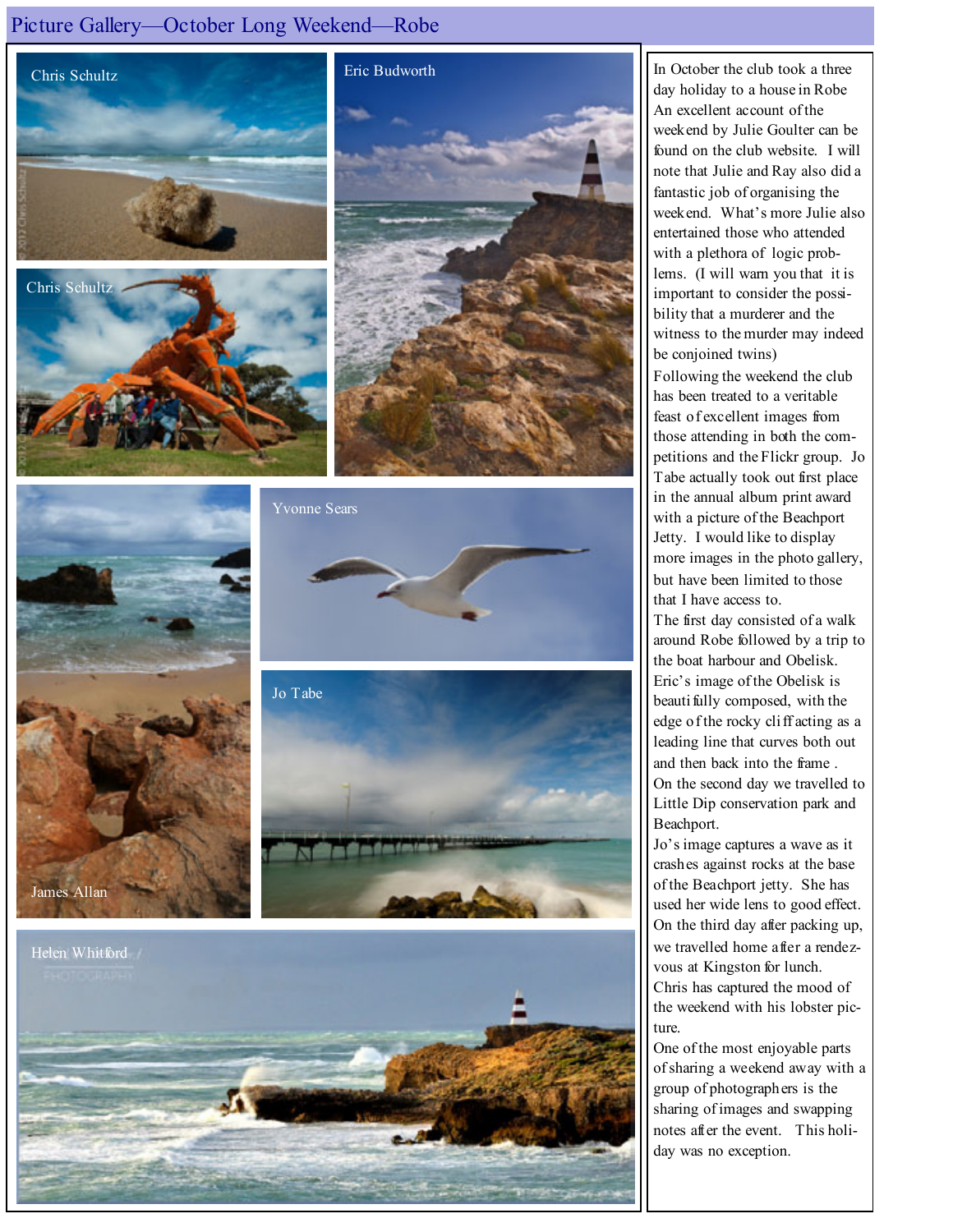### Annual Exhi bition

The results for the end of year competition are as follows;

#### Album prints

The Edge Malpas award for best print went to Joe Tabe for " Beachport Jetty". Second and third place went to James Allan and Adrian Hill. The Annual aggregate was won by Helen Whitford. Second and third place went to James Allan and Heather Connolly.

### Colour Prints

The Mal Clopp award for best print went to John Vidgeon for " It wasn't me". Second and third place went to Joe Tabe and James Allan The Annual aggregate was won by Helen Whitford. Second and third place went to John Vidgeon and James Allan

### Monochrome Prints

The I've been framed award for best monochrome print went to James Allan for " Lone swimmer". Second and third place both went to Joe Tabe and merit to Helen Whitford. The Annual aggregate was won by James Allan. Second and third place went to Heather Connolly and Joe Tabe

#### Projected images

The Hutt Street Photos award for best image went to John Vidgeon for "Cat and Mouse". Second and third place both went to John Vidgeon and Joe Tabe. The WEA Landscape trophy was awarded to Joe Tabe for "Wanna" The Annual aggregate was won by John Vidgeon. Second and third place went to James Allan and Helen Whitford.

### All other contributors.

It is important that everyone who contributed images in the Annual competition, or in the monthly competitions should also be acknowledged for their work. Overall the standard of club images has been improving. It is a merit to the club that there are such a great number of enthusiastic and talented participants in the competitions

# Club Calendar

The Club Calendar is now available. This year features Sturt Desert Pea on the cover and a collage of abstract images on the back cover. It is an excellent product, showcasing the work of over 20 members from the club and makes an achieve of the clubs activity for that period. There have been excellent reviews, and sells for just \$15.00.

We are encouraging club members to support the club by taking 5 calendars on assignment to sell to friends, family or acquaintances. Unsold calendars can be returned.

For those interested in collecting , there are also limited stocks of previous years calendars available at a discount rate..









The three leading projected images for 2012, John Vidgeon "Cat and Mouse", John Vidgeon, "Baloons on grain" and Joe Tabe, "Wanna"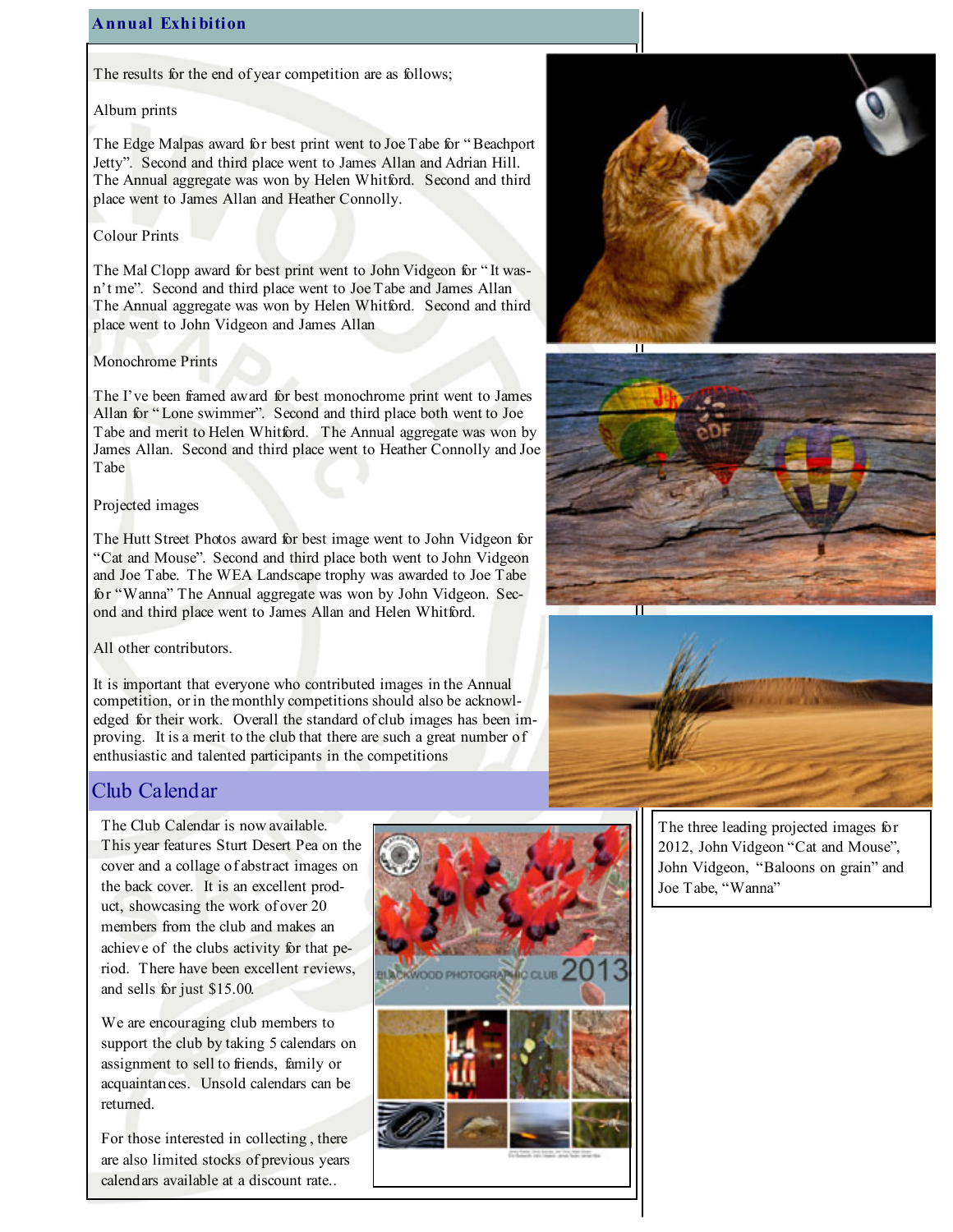

On 28 October 2012 the club had an expedition to the Onkaparinga Gorge. The Gorge situated less than an hour from the centre of the city is reminiscent of the Flinders Ranges, with narrow gorges, red rock walls and abundant native flora and fauna. Keith Conlon writes "the Sundews Track is very steep as it finally descends to river level, and the park rangers recommend the southern side as an easier walk in and out. Fat and golden gekkos sunned themselves on a spill of rocks in the rivers, some huge and rounded by millions of year of flooding, others looking like blocks split from walls now crumbled down. A rock hopper's paradise, with long pools reflecting cliffs and red gums, it's again a mini Flinders experience encased in the ranges only minutes away from the southern suburbs. "

At the Sundew carpark we had 10 starters. Graham, Heather and Carolyn walked as far as the Gorge lookout before heading back to the carpark. They enjoyed the rich heathland vegetation and discovered several native orchids (and some not so native), an eastern Grey Kangaroo and Jewel bugs which were feeding on the native hops bush.

The remainder, Helen, Yvonne, Adrian, Shelly, her husband, Myself and Charlotte (my daughter) decided to brave the descent into the Gorge. The trip down proved to be a boon for those equipped with a macro lens. Yvonne and Helen have posted fantastic portfolios of images on Flickr, but my favourites would have to be Yvonnes sundew and Helen's Jewel bug. There was a friendly competition to capture the humble spider orchid. I have decided on Yvonne's image as the winner.

The first to arrive at the bottom, Charlotte and Adrian discovered a small waterfall, which proved to be an excellent lunching spot. We were entertained by the golden skinks (not geckos) which proved to be accomplished swimmers catching insects and swimming between rocks in the stream.

Progress from that point proved to be difficult. Scrambling over rocks in order to follow the creek, I was accused of having lead the group astray or of having risked life and limb. Fortunately we all returned to the car park, even though we did not end up following the intended route. Perhaps not quite a Bourke and Wills expedition, it still proved to be stimulating and productive of a noteworthy portfolio.

The next club expedition will be held in January, and will probably be to Point Blanche and Port Willunga. Stay Tuned.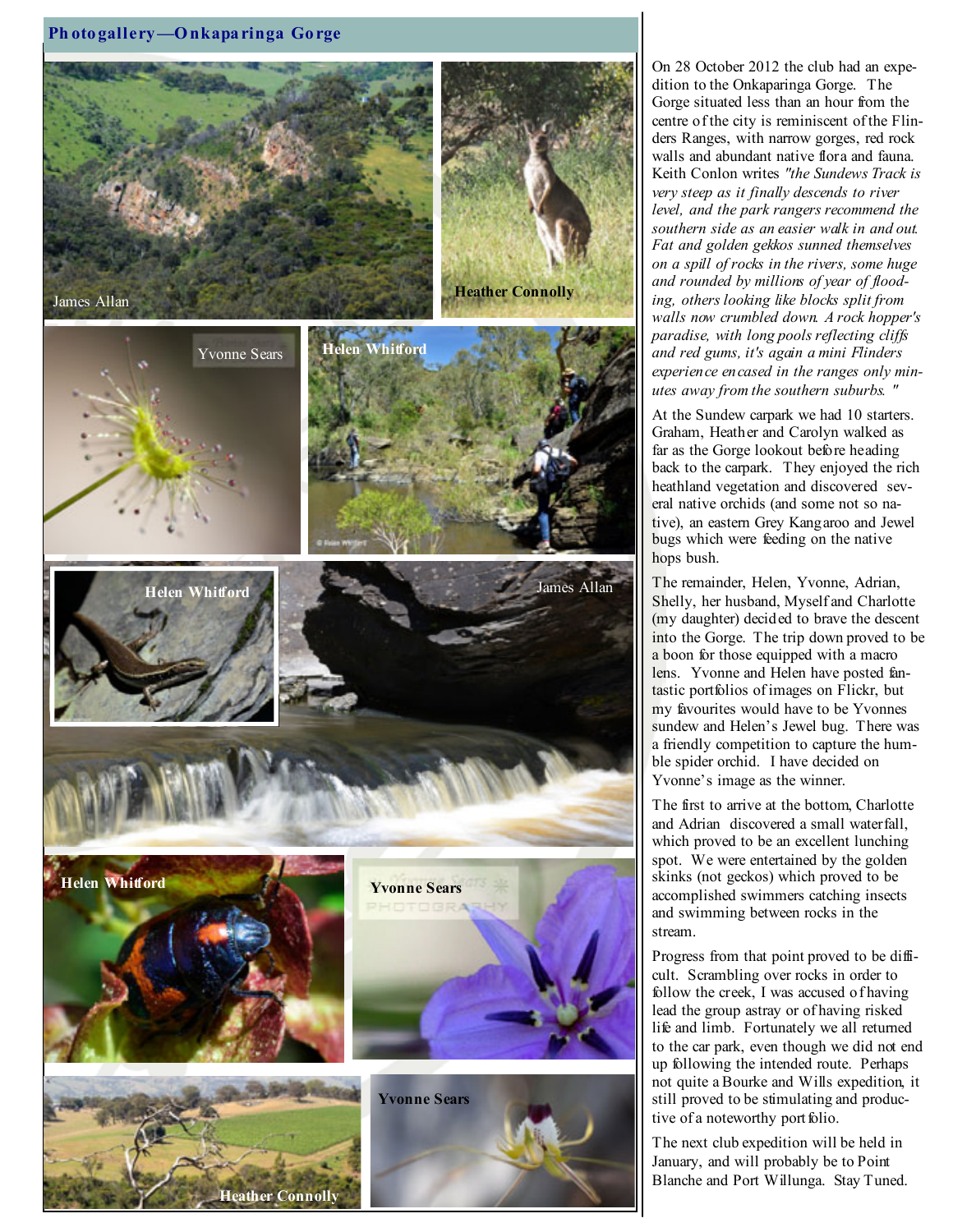#### Namin Insects — James Allan

the insects were identified in these books. Of those insects that I could not identify, at least I had a clue. I would see what insects they were similar to, and try and put them into some group, class or family of insects. The next thing I discovered was a wealth of web pages and blogs dedicated to naming and describing insects. The most comprehensive (and least useful) of these was the CSIRO. Unfortunately this page is difficult to navigate and requires a high level of prior knowledge before you can find what you want. I prefer something like Oz Animals.com of Lifeunseen.com. Sometimes the taxonomy is confusing. I just want to find the bright blue and red metallic looking bug on the native hops bush and I can't be bothered reading about head shape or segments in the abdomen. The diversity of body shapes and colours within a class can sometimes be overwhelming. I find there are at least 3 categories that contain red and blue metallic looking bugs. If I can't select a family I end up wasting a lot of time searching through all the different branches looking for something familiar. You really need to make a good discission as to which branch of the tree you should be exploring first. After a while I am left with the feeling, perhaps it's best left to the experts.

The most learned people I know in this area are Jim Trice and Peter Lang. Peter has devoted a lot of his time to just the family of jewel beetles. Peter and Jim however often admit that they often don't know the answer.

My next discovery was that there are nerdy expert people out there who want to help you. When I posted my half identified insect photos on a Flickr web forum " I think this is a Jewel beetle" I get a reply from the moderator with helpful advice. "This is not a beetle – I think you will find it is a true bug from the family Scutelleridae." A quick look in Wikipaedia and I discover it is a Jewel bug. Eureka. Once I have a name it is much easier to search through the possible contenders to finally nail the species. Sometimes it remains unnamed – but happily within its appropriate category.

My kids think I'm crazy. However I do enjoy the virtuous feeling of becoming informed. Along the way I learn a wealth of little details that help me with the next ID. Is there any one else out there with my predilection for naming things? How do you go with the incredibly diverse world of insects? If you have any other helpful tips, let me know.





The Belid beetles look a bit like weevils (but the antennae do not have a 90 degree bend) and are found only in Australia.

The Assassin bug has a large red feeding tube folded under its head with which it will pierce it's prey.



Although it looks like a beetle this is a true bug—a jewel bug.



This Grasshopper like insect is a junior Katydid



Damsel flies are smaller than Dragon flies and fold their wings along the length of their body.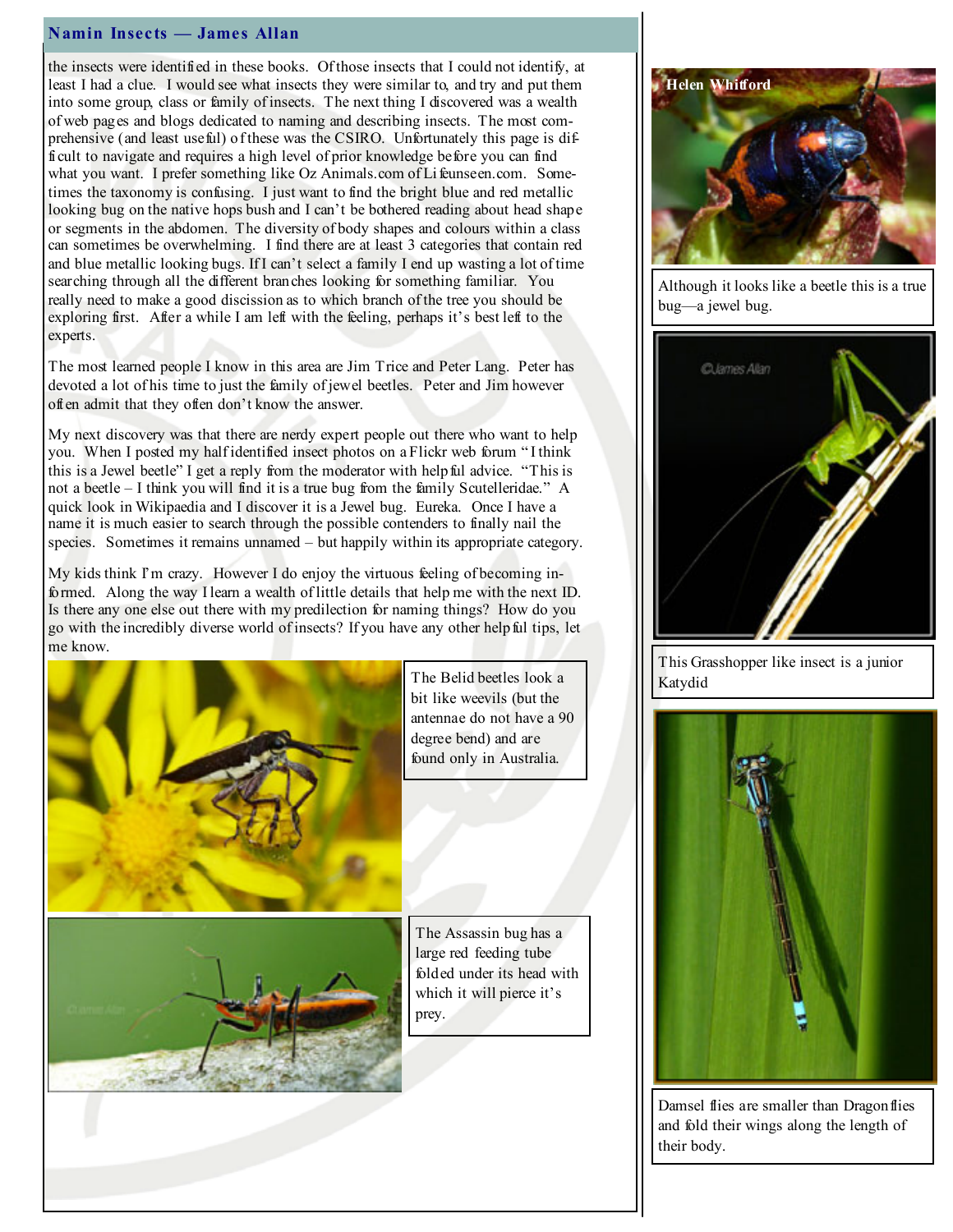#### A Fascination for Naming & Counting Things - James Allan

In 2007 I went Kayaking on the Coorong with a friend, Rob Tanner. Rob was keen to count birds for the Australian Bird Census. I admit that I did not have the bird identification skills of Rob, but I was keen to learn. We stowed our tents, a change of clothes and cooking gear into the nose of the kayaks and set off from Godfreys landing on the Narrung peninsular.

The Coorong is a wide expanse of water, but its waterways are clogged with sandbars shallows and mudflats. Rob used aerial photographs to steer us around the various sandbars and into the various lagoons and tidal creeks that he wished to explore. In the canoe we would paddle up to a large flock of birds. While we remained in the canoe they remained unconcerned. As soon as we stood up they would take alarm and fly off. Rob would record the GPS coordinates, the species and number of birds in a small notebook. I was astounded at the technique for estimating the size of a flock. Rob would count say 20 birds, then he would estimate how many groups of 20 there were in the flock. This reminded me of the movie "Rain man", where Raymond could count the number of spilt matches in a fraction of a second using this same technique.

In the second canoe, I resorted to getting out my Panasonic Lumix and snapping the flock with the camera. Rob's estimates were amazingly close to my photographic record.

What are those birds? I would ask Rob. "Sharp tailed and Curlew sandpipers" he would reply

" How can you tell? They all look like medium sized grey-brown wading birds" "The Curlew Sandpipers are larger and the bills curve up slightly like a curlew." "Thanks"

The camera proved valuable also for counting birds in a flock after they had been disturbed and taken flight.

On the second day after camping overnight on the Young Husband Peninsular I took a stroll to do my ablutions. On the return trip I noticed a parrot feeding in the grasses in the sand hills. Rob told me that he had seen it too. We both began to get excited as we discussed the possibility that it might have been the endangered orange bellied parrot.

" You know" commented Rob, "they are hard to tell apart from the elegant parrot. However I feel quietly confident that this one was the real McCoy. The colour of the tail feathers and the extent of the blue facial band usually give it away" It was at this moment that I shattered the illusion. I pulled out the camera from my pocket and zoomed in on my photograph of the parrot and asked Rob to show me what he meant. With flagging zeal he pointed out the features which confirmed that we had in fact seen an elegant parrot.

That morning the camera changed quite a few identifications. Some grey teal on closer inspection were immature mountain ducks. A small collection of Greenshanks turned out to be Bar tailed Godwits. I think Rob was partly fascinated and partly frustrated at the intrusion of the camera.

To me this desire to name and count things, is a large part of the allure of the natural world. The excitement of seeing and identifying a new bird species is so much more that just finding a pretty parrot. At the conclusion of our trip, Rob sent the photos to a few members of Bird SA to confirm our impressions. Yes came the reply. Definitely Elegant Parrot, Definitely Bar Tailed Godwit.

If you have never experienced the Coorong, I would definitely recommend an overnight trip. The changes in lighting, colour and scenery can be dramatic. Waking to see a flock of thirty pelicans flying low in long ragged V formations is breath taking. Disturbing a flock of black swans and seeing them launch into the air, flailing red feet and beating white wing tips is a sight to behold. It is a pleasure to walk in the sandhills and check out the plant life, lizards, Emus and kangaroos. I am puzzled that we live so close to this wonderful location, and yet elect to travel overseas to have a wildlife experience.

I discovered on this trip that it is not always possible to take that highly esteemed beauti fully lit bird portrait. Sometimes it is too hard. In fact there is a great pleasure in doing bird identifications from quickly snapped shots of birds on the move. It was certainly an aid to counting and naming things. After all there is a greater sense of authenticity when the birds are situated in their own environment doing their own thing. And as it turns out some of the photos were actually quite pleasing and I might even venture to say some were good.